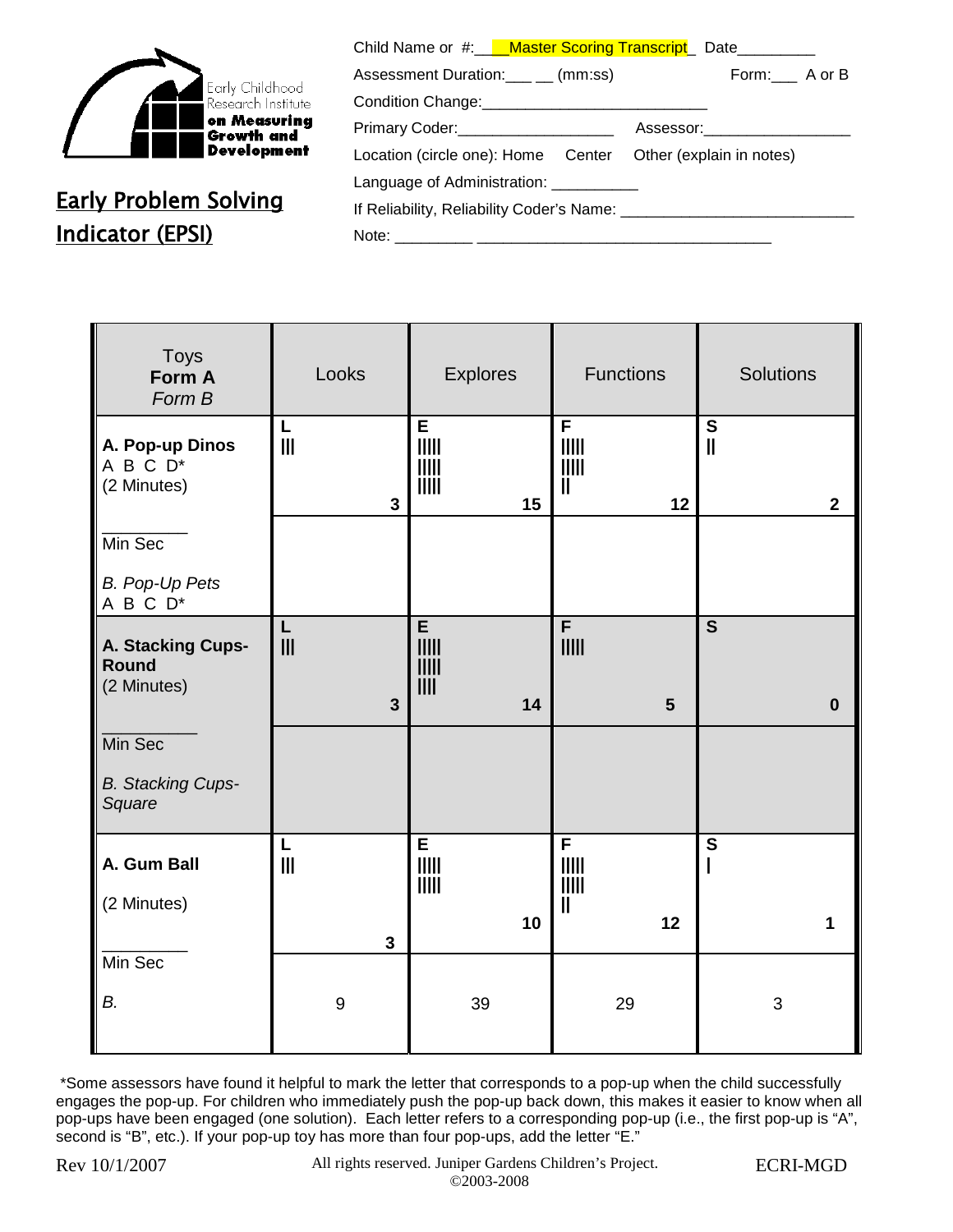| <b>EPSI Transcript-</b> |          |  |  |
|-------------------------|----------|--|--|
| <b>Time</b>             | Event    |  |  |
| <b>Cups</b>             |          |  |  |
| :03                     | Look     |  |  |
| :05                     | Function |  |  |
| :08                     | Function |  |  |
| :10                     | Function |  |  |
| :12                     | Explore  |  |  |
| :17                     | Function |  |  |
| :36                     | Explore  |  |  |
| :41                     | Explore  |  |  |
| :47                     | Explore  |  |  |
| 1:00                    | Function |  |  |
| 1:09                    | Explore  |  |  |
| 1:13                    | Explore  |  |  |
| 1:22                    | Explore  |  |  |
| 1:24                    | Explore  |  |  |
| 1:32                    | Explore  |  |  |
| 1:38                    | Explore  |  |  |
| 1:42                    | Explore  |  |  |
| 1:47                    | Explore  |  |  |
| 1:51                    | Explore  |  |  |
| 1:55                    | Look     |  |  |
| 1:57                    | Look     |  |  |
| 1:59                    | Explore  |  |  |
|                         |          |  |  |
| <b>Gumball Machine</b>  |          |  |  |
| 2:05                    | Explore  |  |  |
| 2:08                    | Function |  |  |
| 2:10                    | Explore  |  |  |
| 2:13                    | Explore  |  |  |
| 2:15                    | Explore  |  |  |
| 2:17                    | Explore  |  |  |
| 2:23                    | Function |  |  |
| 2:28                    | Function |  |  |
| 2:35                    | Function |  |  |
| 2:37                    | Function |  |  |
| 2:41                    | Look     |  |  |
| 2:44                    | Explore  |  |  |
| 2:47                    | Function |  |  |
| 2:55                    | Explore  |  |  |
| 2:57                    | Function |  |  |
| 3:00                    | Solution |  |  |
| 3:14                    | Look     |  |  |
| 3:18                    | Function |  |  |
| 3:21                    | Function |  |  |
| 3:24                    | Function |  |  |
| 3:26                    | Function |  |  |
| 3:32                    | Function |  |  |